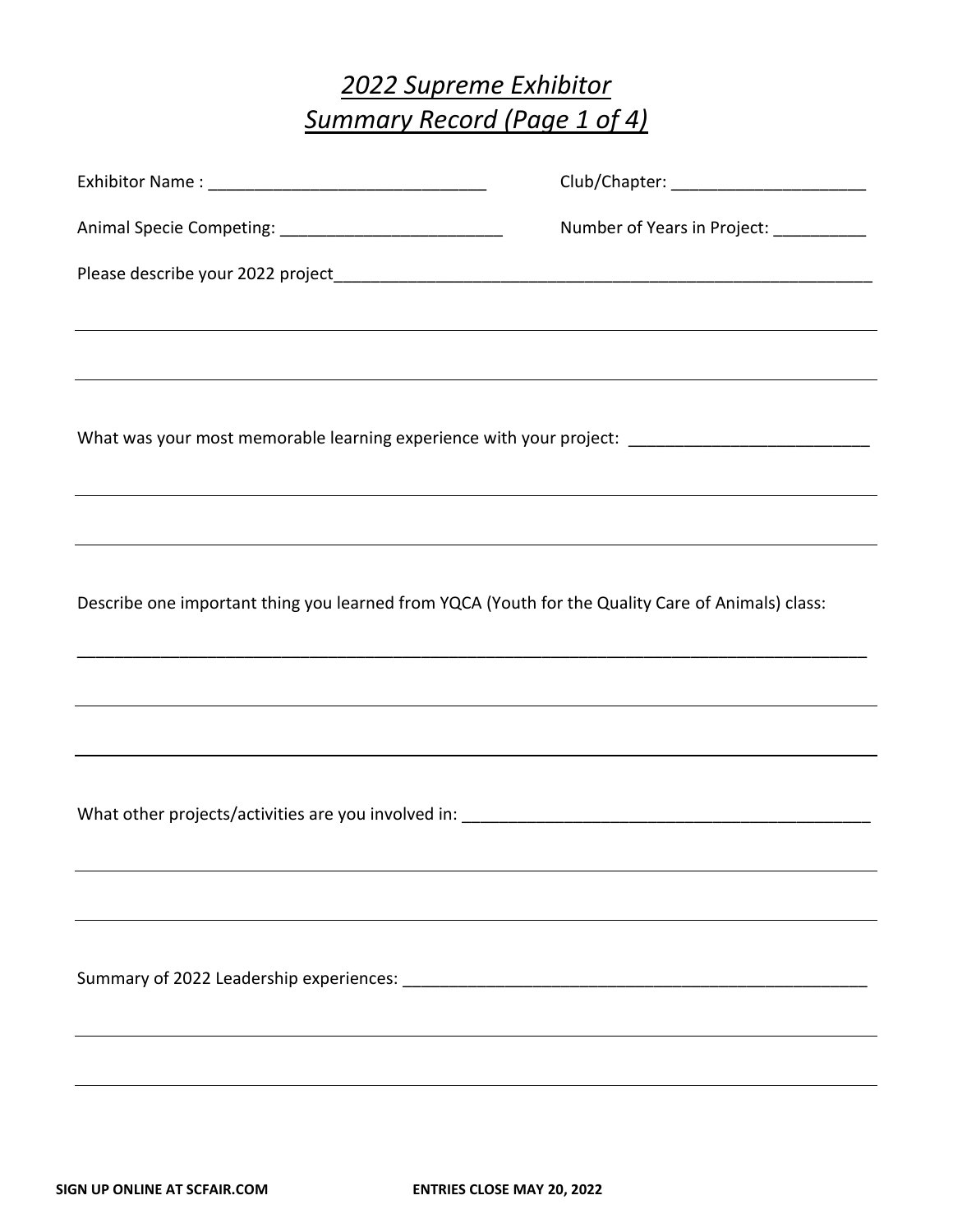# 2022 Supreme Exhibitor<br>Page 2 of 4

| 2022 Project Expenses:                                                                                                                                 |                              |
|--------------------------------------------------------------------------------------------------------------------------------------------------------|------------------------------|
| Include both current expenses and estimate expenses through fair.<br>Expense Item: Be Specific (i.e. Animal Purchase, Grain, Hay, etc.)                | <b>Amount</b>                |
|                                                                                                                                                        |                              |
|                                                                                                                                                        | ---------------------------- |
|                                                                                                                                                        | ----------------------       |
|                                                                                                                                                        | ---------------------------- |
|                                                                                                                                                        | ---------------------------- |
|                                                                                                                                                        | ---------------------------- |
|                                                                                                                                                        | ---------------------------- |
|                                                                                                                                                        | ---------------------------- |
|                                                                                                                                                        |                              |
| <b>Total Expenses</b>                                                                                                                                  |                              |
| 2022 Project Income:<br>Include both current income and estimate income through fair.<br>Expense Item: Be Specific (i.e. Animal Sales, Premiums, etc.) | <b>Amount</b>                |
|                                                                                                                                                        | --------------------------   |
|                                                                                                                                                        |                              |
|                                                                                                                                                        |                              |
| <b>Total Income</b>                                                                                                                                    | ------------------           |
| <b>Estimated 2022 Project Net Profit/Loss (Income minus Expenses)</b>                                                                                  |                              |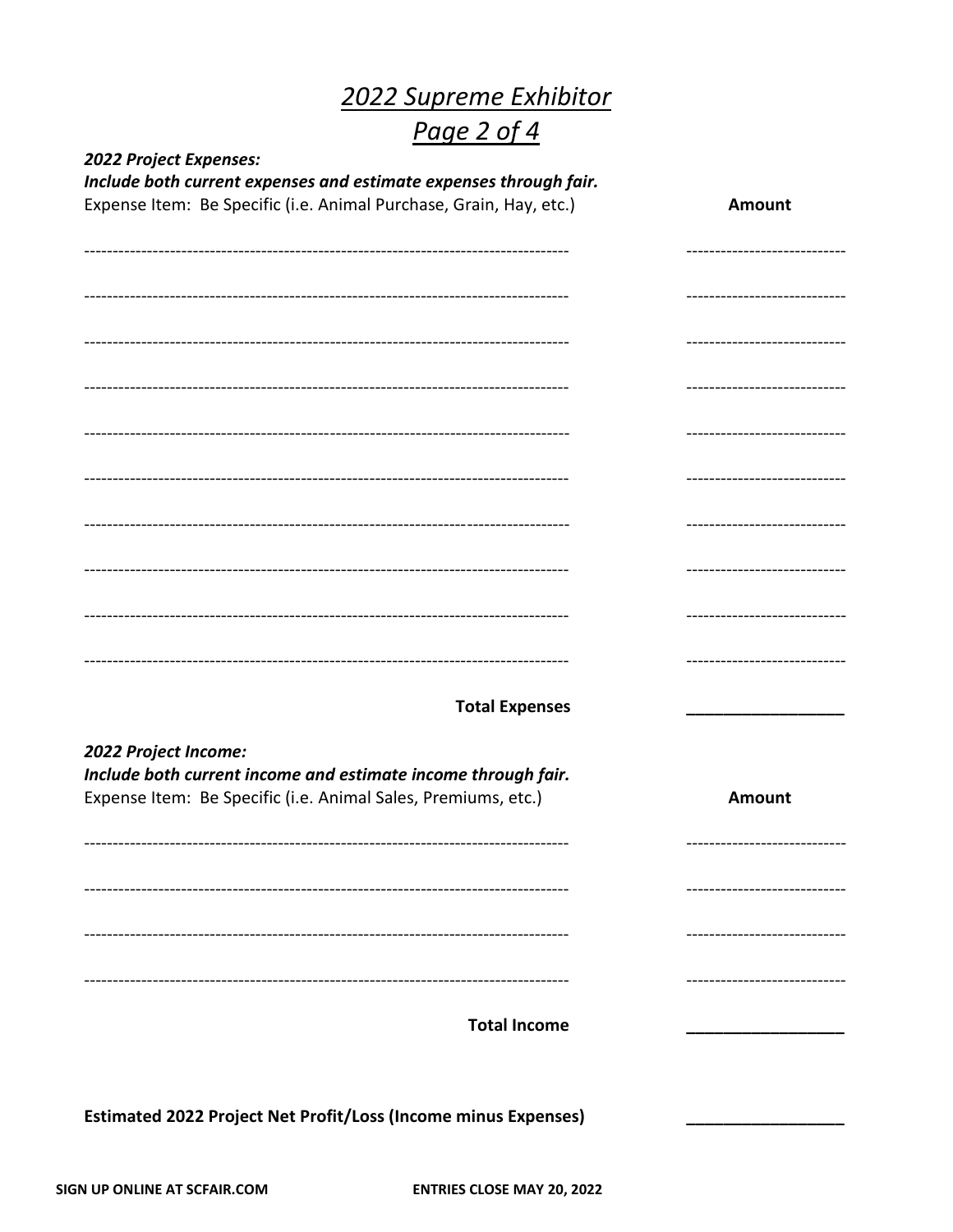### *2022 Supreme Exhibitor - Story Page 3 of 4*

*Please write a Story about your 2022 project year. Minimum 250 words.*